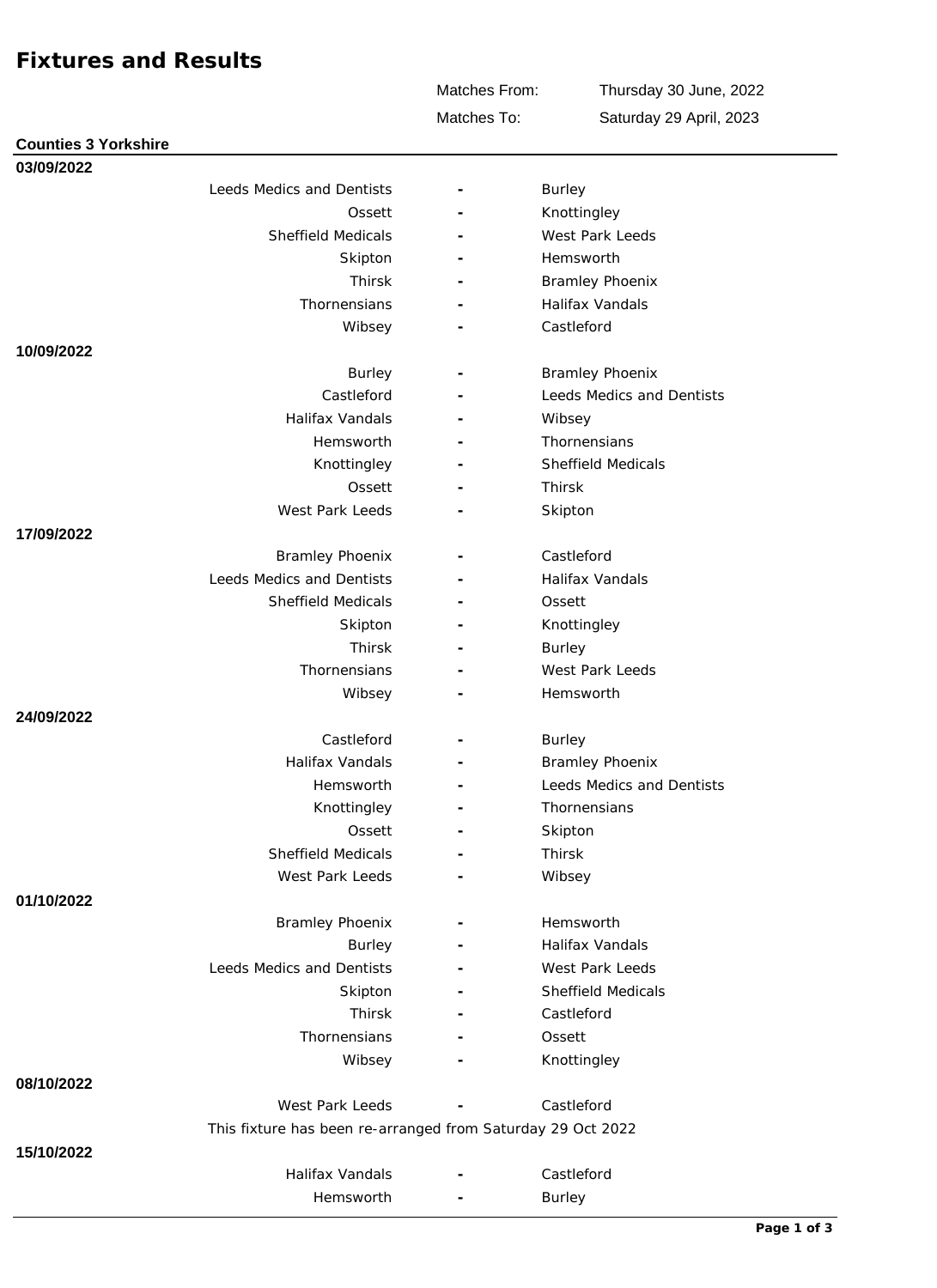## **Fixtures and Results**

|                           |                         | Matches From: | Thursday 30 June, 2022           |
|---------------------------|-------------------------|---------------|----------------------------------|
|                           |                         | Matches To:   | Saturday 29 April, 2023          |
|                           | Knottingley             |               | Leeds Medics and Dentists        |
|                           | Ossett                  |               | Wibsey                           |
| <b>Sheffield Medicals</b> |                         |               | Thornensians                     |
|                           | Skipton                 |               | Thirsk                           |
| West Park Leeds           |                         |               | <b>Bramley Phoenix</b>           |
| 22/10/2022                |                         |               |                                  |
| <b>Bramley Phoenix</b>    |                         |               | Knottingley                      |
|                           | <b>Burley</b>           |               | West Park Leeds                  |
|                           | Castleford              |               | Hemsworth                        |
| Leeds Medics and Dentists |                         |               | Ossett                           |
|                           | Thirsk                  |               | Halifax Vandals                  |
|                           | Thornensians            |               | Skipton                          |
|                           | Wibsey                  |               | <b>Sheffield Medicals</b>        |
| 29/10/2022                |                         |               |                                  |
|                           | Hemsworth               |               | Halifax Vandals                  |
|                           | Knottingley             |               | <b>Burley</b>                    |
|                           | Ossett                  |               | <b>Bramley Phoenix</b>           |
| Sheffield Medicals        |                         |               | Leeds Medics and Dentists        |
|                           | Skipton<br>Thornensians |               | Wibsey<br>Thirsk                 |
| 05/11/2022                |                         |               |                                  |
| <b>Bramley Phoenix</b>    |                         |               | <b>Sheffield Medicals</b>        |
|                           | Burley                  |               | Ossett                           |
|                           | Castleford              |               | Knottingley                      |
| Halifax Vandals           |                         |               | West Park Leeds                  |
| Leeds Medics and Dentists |                         |               | Skipton                          |
|                           | Thirsk                  |               | Hemsworth                        |
|                           | Wibsey                  |               | Thornensians                     |
| 12/11/2022                |                         |               |                                  |
|                           | Knottingley             |               | Halifax Vandals                  |
|                           | Ossett                  |               | Castleford                       |
| <b>Sheffield Medicals</b> |                         |               | <b>Burley</b>                    |
|                           | Skipton                 |               | <b>Bramley Phoenix</b>           |
|                           | Thornensians            |               | <b>Leeds Medics and Dentists</b> |
| West Park Leeds           |                         |               | Hemsworth                        |
|                           | Wibsey                  |               | Thirsk                           |
| 26/11/2022                |                         |               |                                  |
| <b>Bramley Phoenix</b>    |                         |               | Thornensians                     |
|                           | Burley                  |               | Skipton                          |
|                           | Castleford              |               | Sheffield Medicals               |
| Halifax Vandals           |                         |               | Ossett                           |
|                           | Hemsworth               |               | Knottingley                      |
| Leeds Medics and Dentists |                         |               | Wibsey                           |
|                           | Thirsk                  |               | West Park Leeds                  |
| 03/12/2022                |                         |               |                                  |
| Leeds Medics and Dentists | Knottingley             |               | West Park Leeds                  |
|                           |                         |               | Thirsk                           |